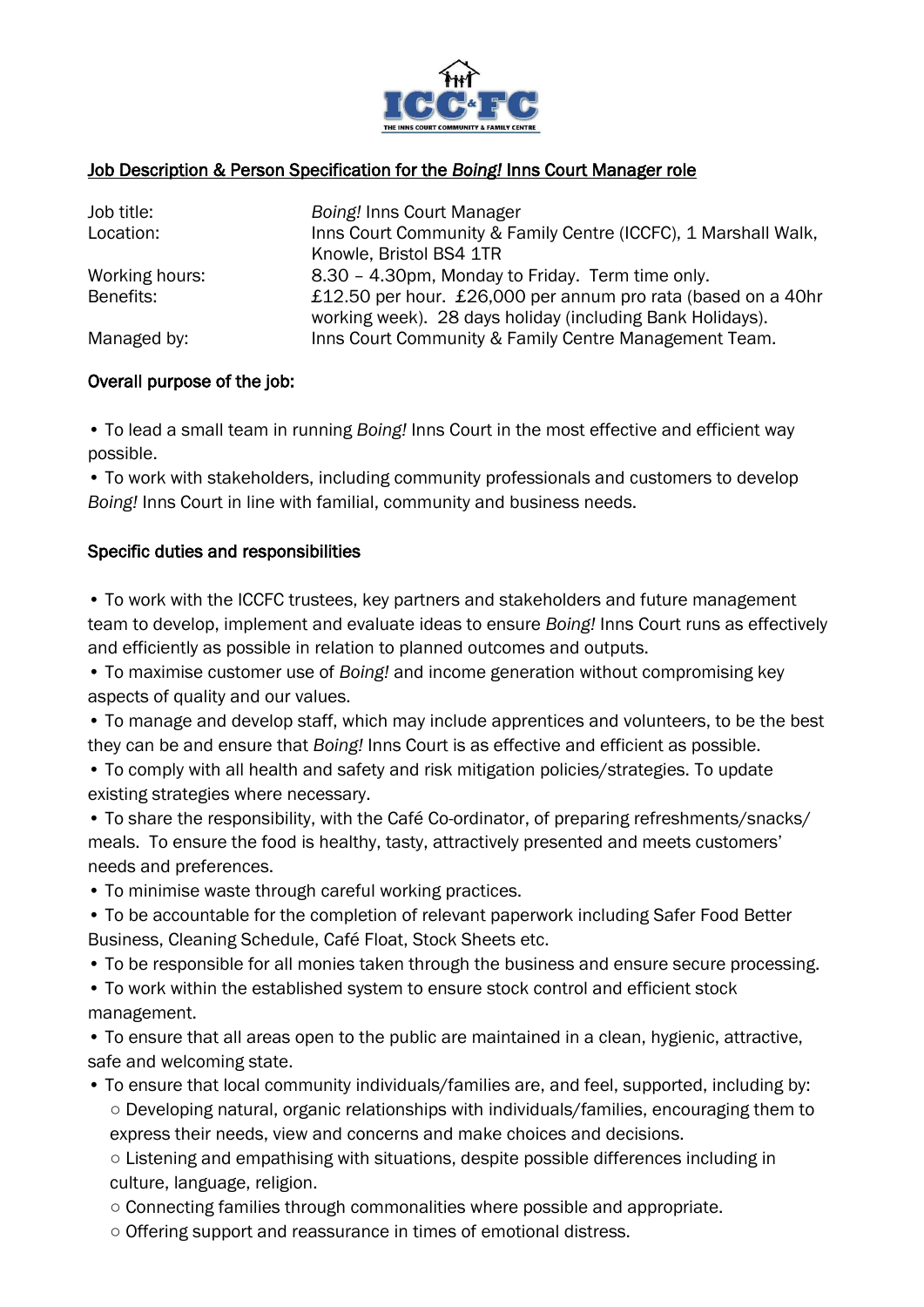○ Referring/signposting to relevant services/groups in the local and wider area.

- Ensuring that individuals/families are kept fully informed of what our service offers.
- Evaluating and passing on feedback and implementing changes as appropriate.

• To develop partnerships with stakeholders with an interest in *Boing!* such as service providers, employment providers and local education providers, to establish the best opportunities for people accessing the centre and to use the business to benefit the local community.

• To ensure the regular, consistent and (inter)active promotion of *Boing!* ICCFC, bearing in mind the different needs and motivations of our customer base.

• To ensure families can give their children a fun and affordable birthday party at *Boing!* Inns Court.

• To attend Management Committee/networking meetings when required.

• To carry out necessary administrative duties such as word processing, record keeping and filing.

# General duties and responsibilities

• To be the first point of contact for families, customers and suppliers. To act, at all times – in and out of work - as an ambassador for *Boing!* Inns Court and ICCFC.

• Ensure that confidentiality is respected and maintained at all times. To ensure records containing personal data are kept secure at all times.

• To undertake appropriate continuing professional development to ensure you are fully up to date with current best practice and procedures. To be willing to undertake regular training in all areas of food and beverage service including Health and Safety, Food Hygiene and First Aid.

• To promote safe working practices to maintain a safe working environment.

• To work within the ICCFC equal opportunities policy to demonstrate a commitment to equality and diversity.

• To ensure that output and quality of work is of a high standard and complies with current legislation and standards.

• To undertake other duties as requested which may not be specified within the job description.

*Please note:*

*• Part of the interview for this role may be a practical assessment.*

*• All candidates must be willing to have a DBS check, and need to be eligible to work in the UK.* 

*• Employment references will be taken once an offer of employment has been made.* 

*• Full training and support will be provided to allow the successful candidate to develop further in their career.*